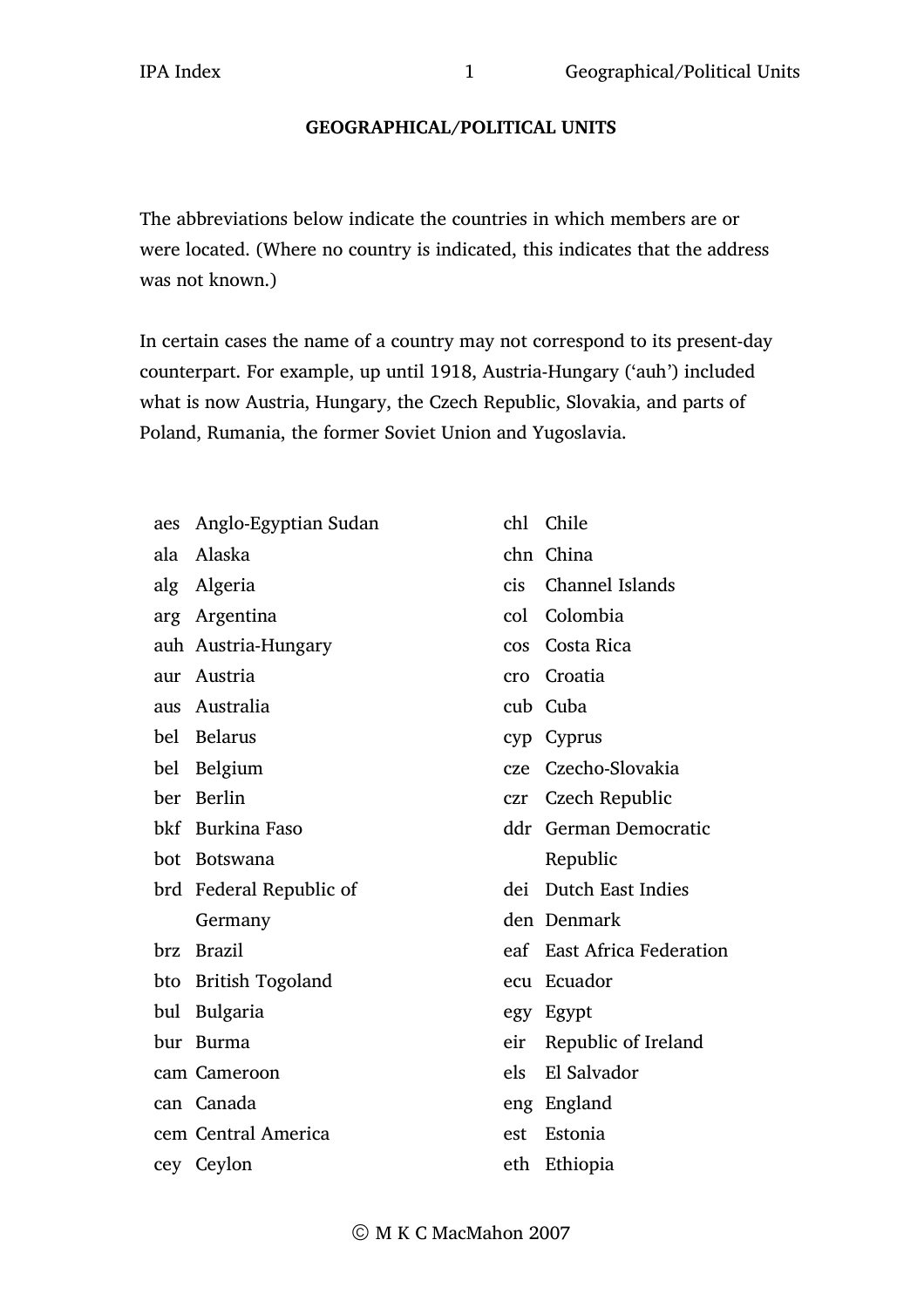| fij<br>Fiji             | mat Malta               |
|-------------------------|-------------------------|
| Finland<br>fin          | mau Mauritius           |
| fra France              | mex Mexico              |
| gab Gabon               | mal Mali                |
| gam Gambia              | mlt Malta               |
| ger Germany             | mor Morocco             |
| gha Ghana               | net Netherlands         |
| gib Gibraltar           | nge Niger               |
| goc Gold Coast          | nig Nigeria             |
| Greece<br>gre           | nir Northern Ireland    |
| haw Hawaii              | nor Norway              |
| hkg Hong Kong           | nrh Northern Rhodesia   |
| hkg-chn Hong Kong-China | nzl New Zealand         |
| hun Hungary             | oma Oman                |
| ice Iceland             | pak Pakistan            |
| idn Indonesia           | pal Palestine           |
| ind India               | pap Papua New Guinea    |
| iom Isle of Man         | par Paraguay            |
| Ireland<br>irl          | peu Peru                |
| irn Iran                | phi Philippines         |
| irq Iraq                | pol Poland              |
| <b>Israel</b><br>isr    | por Portugal            |
| Italy<br>ita            | qat Qatar               |
| Japan<br>jap            | rho Rhodesia            |
| Jordan<br>jor           | rum Rumania             |
| ken Kenya               | Russia<br>rus           |
| kor South Korea         | saf South Africa        |
| kuw Kuwait              | sau Saudi Arabia        |
| lat<br>Latvia           | sco Scotland            |
| leb Lebanon             | Senegal<br>sen          |
| lib<br>Libya            | Siam<br>sia             |
| Lithuania<br>lit        | Singapore<br>sin        |
| lux Luxemburg           | slo<br>Slovenia         |
| mad Madagascar          | Southern Nigeria<br>sni |
| mal Malaysia            | sok South Korea         |